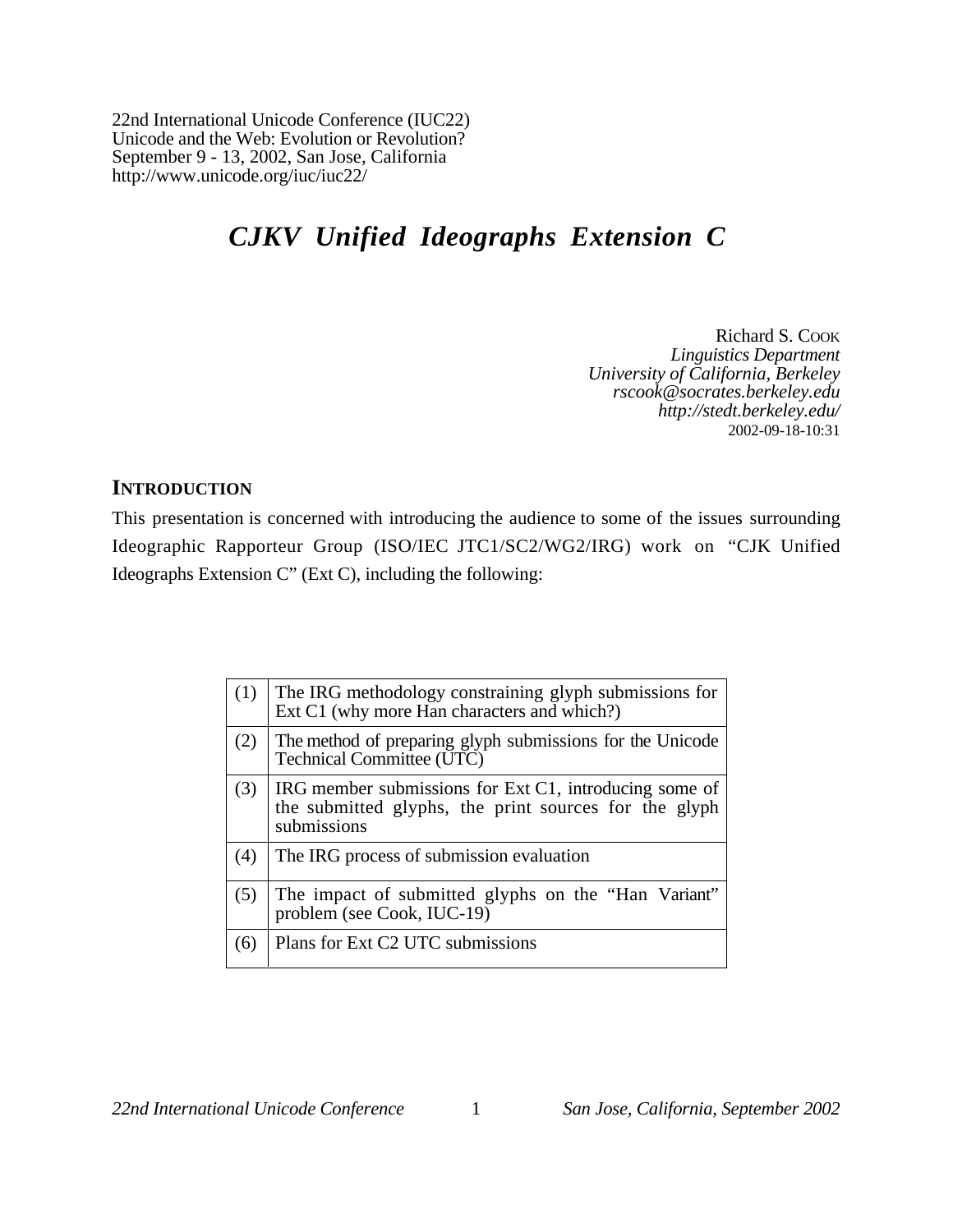### **BACKGROUND**

As many people already know, The Unicode Standard 3.2 is the best thing ever to happen to the digitization of Chinese texts. The immense work done to produce the CJKV1 part of this standard, undertaken by the Ideographic Rapporteur Group (IRG)2, has pushed CJKV computing to higher levels than many had ever thought possible. With the IRG's creation of "Extension B", 42,711 new characters were added to The Unicode Standard, so that it now encodes a total of 70,207 unique "ideographs".3 The issue is somewhat complicated by things such as "compatibility characters which are not actually compatibility characters". The last totals available to me (provided by Mr. John Jenkins with the advent of Unicode 3.1) are as follows:

|  |  |  |  |  |  |  | Figure 1: Unicode 3.1: Total Unique CJKV Ideographs |
|--|--|--|--|--|--|--|-----------------------------------------------------|
|--|--|--|--|--|--|--|-----------------------------------------------------|

| 27,484 |                                                  | CJKUI, CJKUIA   p. 258 of The Unicode Standard 3.0                               |  |
|--------|--------------------------------------------------|----------------------------------------------------------------------------------|--|
| 27,496 | CJKUI, CJKUIA                                    | including $12$ compatibility ideographs<br>that are not compatibility ideographs |  |
| 42,711 | <b>CJKUIB</b>                                    | <b>Extension B</b>                                                               |  |
| 70,207 | Total number of unique ideographs in Unicode 3.1 |                                                                                  |  |

Following completion of Ext. B, the IRG began work to prepare yet more unencoded characters for encoding. This was originally termed "CJK Unified Ideographs Extension C". Preliminary reports from an IRG meeting in Hong Kong indicated that the IRG Rapporteur anticipated submission of some 67,000 candidate ideographs, as these figures (provided to me by Mr. Hideki HIURA) indicate:

<sup>1</sup>Chinese, Japanese, Korean, Vietnamese.

<sup>2&</sup>lt;http://www.cse.cuhk.edu.hk/~irg/>

<sup>3</sup>The term "ideograph" is a technical usage defined in the glossary of the Unicode Standard, a compromise term equivalent to "CJKV character".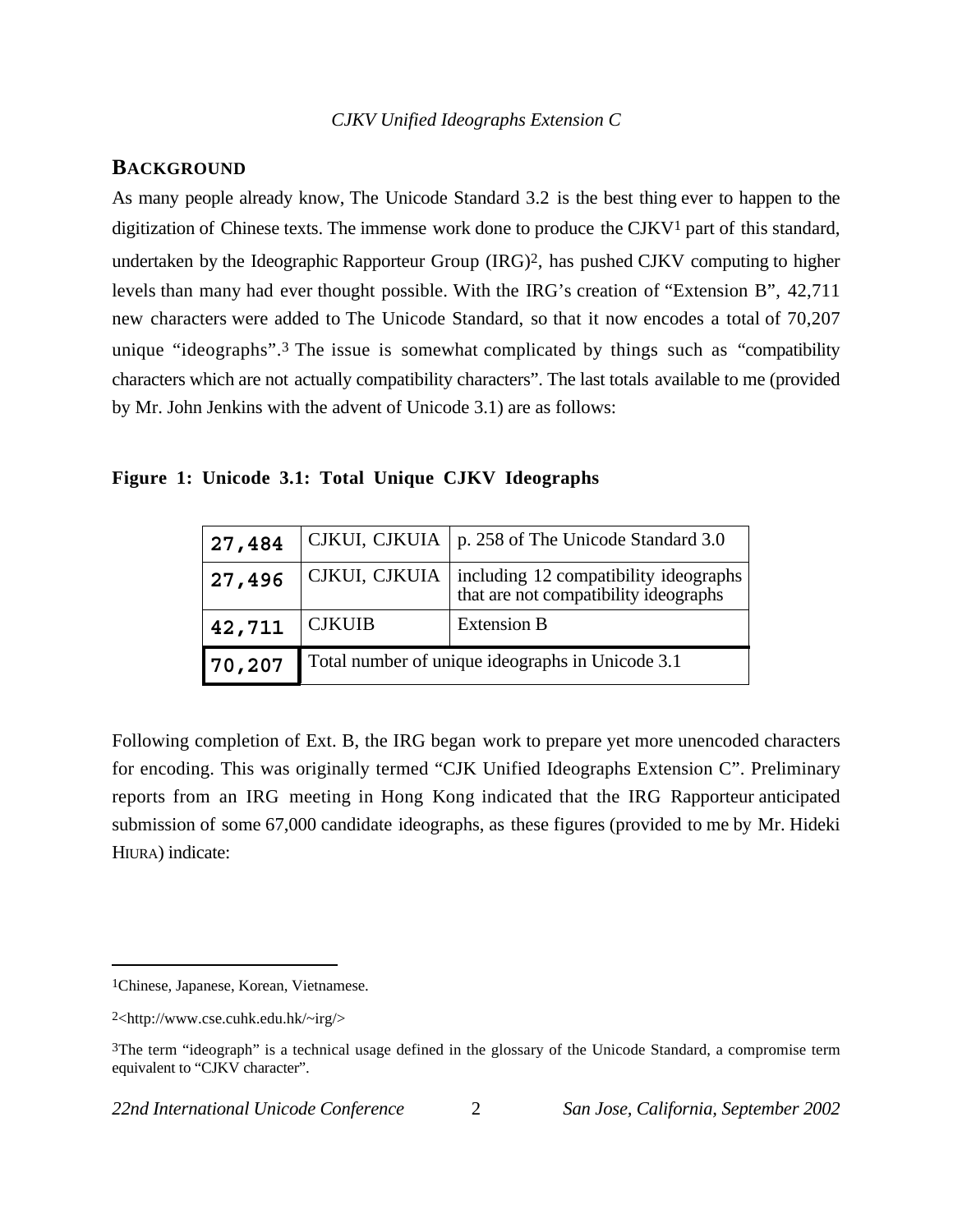| <b>ROK</b>   | 23000+~20000 |
|--------------|--------------|
| <b>TCA</b>   | 18000        |
| <b>PRC</b>   | 4570         |
| Japan        | ~200         |
| Macau        | ~200         |
| Vietnam      | 1049         |
| <b>HKSAR</b> | 9            |
| <b>DPRK</b>  | 94           |

#### **Figure 2: Preliminary Ext. C1 Submission Totals**

On the basis of these preliminary figures, it was decided to divide submissions into two parts, for Extensions "C1" and "C2". Extension C1 submissions should be those unencoded characters with most immediate relevance to modern usage, while glyphs of less clear status should be reserved for Extension C2 submission.

## **EXT C1 SUBMISSIONS**

At the most recent IRG meeting (IRG-19, held in Macau at the end of April 2002), a total of 26,079 glyphs were submitted by 9 IRG members for inclusion in Ext C1. The breakdown of submissions per member is as follows (sorted by descending number of submissions):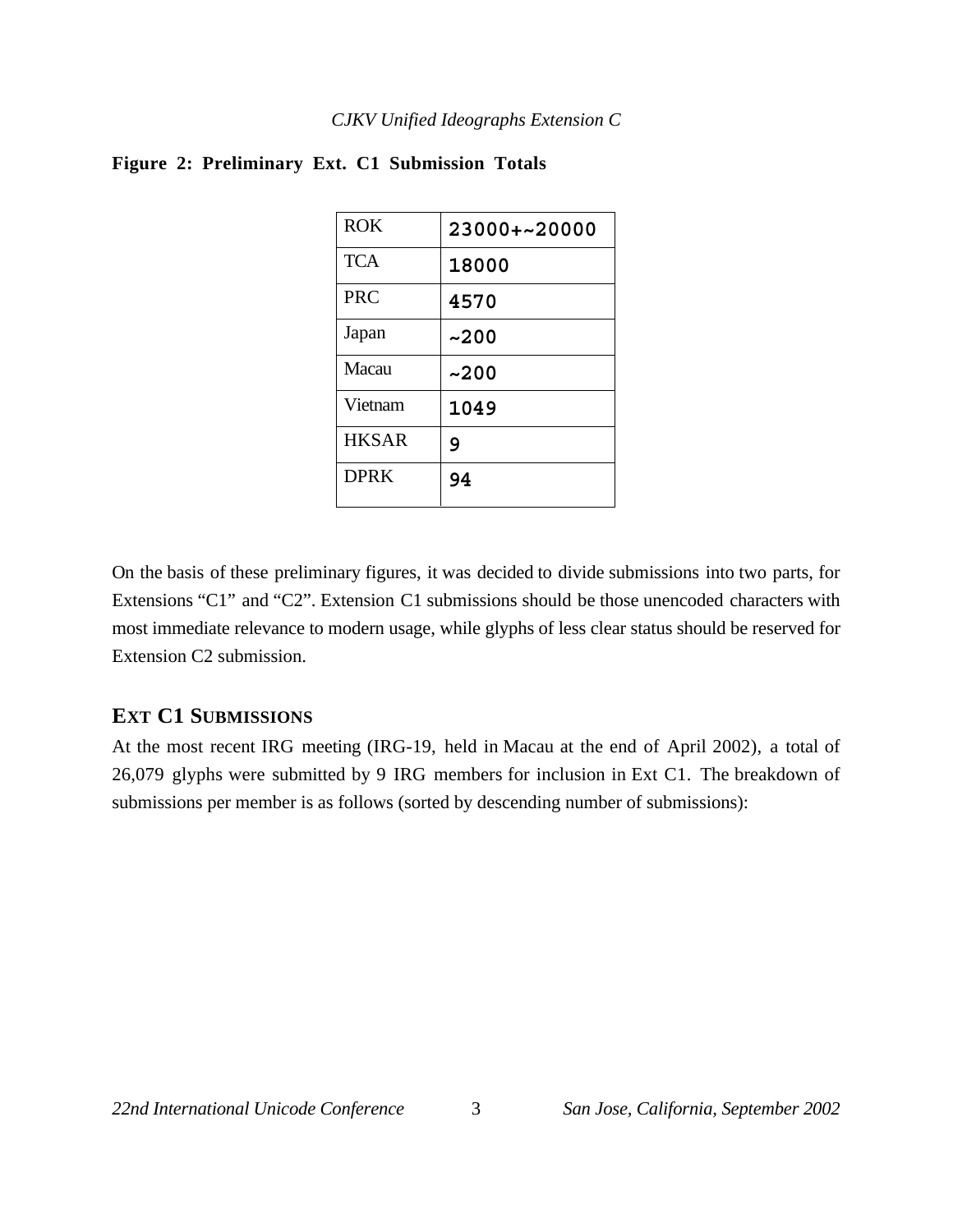## **Figure 3: Final Ext. C1 Submission Totals**

| <b>TCA</b>  | 10659 | (Taiwan, ROC)  |
|-------------|-------|----------------|
| China       | 07650 | (Mainland PRC) |
| <b>ROK</b>  | 04073 | (South Korea)  |
| Vietnam     | 02286 |                |
| Japan       | 00970 |                |
| <b>UTC</b>  | 00271 | (Unicode/US)   |
| <b>DPRK</b> | 00094 | (North Korea)  |
| HK          | 00029 | (Hong Kong)    |
| Singapore   | 00025 |                |
| Macau       | 00022 |                |
| Total       | 26079 |                |

The primary constraint on CJKV submissions is ISO 10646-1 Annex S, which lays out the basic rules determining what the Character Glyph Model means for CJKV. The specific format for glyph submissions required (1) a bitmapped representation of the proposed character; (2) certain tabulated information on each submitted character, including the following:

**Figure 4: IRG Submission Format**

| class:      | Kang Xi                                        |          | <b>Residual Strokes</b> |    | Source          | <b>Variant</b> |
|-------------|------------------------------------------------|----------|-------------------------|----|-----------------|----------------|
| $\ $ field: | Virtual Index   Rad. + flag   Count   1st Type |          |                         |    | Info $&$ ID     | <b>USV</b>     |
|             | $\ $ format: $\ $ XXXX.YYZ $\ $ XXXXY          |          | N                       | 15 | <b>SSSNNNNN</b> | UI(J2)         |
| $\ $ bytes: | 1-8                                            | $9 - 13$ | $14 - 15$               | 16 | $17 - 24$       | 25-35          |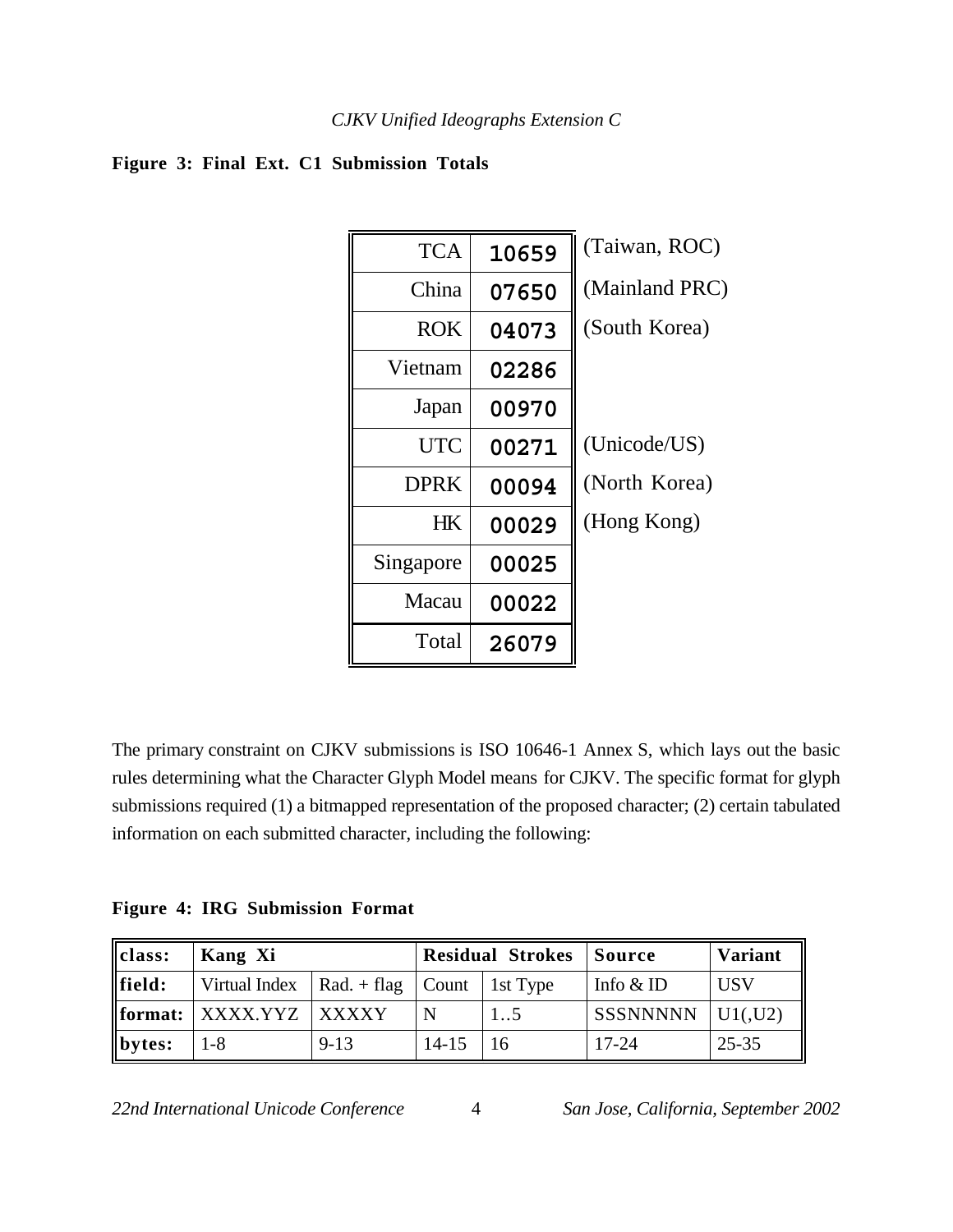## *CJKV Unified Ideographs Extension C*

## **THE UTC SUBMISSIONS**

UTC submissions for Ext. C1 were prepared by myself, Mr. Jenkins (Apple Computer), Tom Bishop (Wenlin Software) and Cora Chang (Apple Computer). The process of glyph collection began several years ago with Mr. Bishop's work on the *ABC Dictionary* (University of Hawaii), in which he identified several unencoded simplified characters. Added to this initial batch of candidates for submission were a collection received by Mr. Jenkins from the LDS church in HK. Finally a number of candidate characters were drawn from my own work proofing the Unihan.txt data, and digitizing two large ancient Chinese character lexicons, *Shuowen Jiezi* (c. 121AD)4, and *Guangyun* (c. 1000AD). Several other simplified candidates for encoding came to our knowledge in emails from Unicode users.

Once the initial candidates for submission had been collected, the hard work began. This included the following:

| $\left(1\right)$ | creation of a prototype glyph                                                         |
|------------------|---------------------------------------------------------------------------------------|
| (2)              | creation of a new record for that glyph in our<br>central "Unihan Additions" database |
| (3)              | entry of relevant data, including glyph prototype<br>(see Figure 4 above)             |
| .4)              | checking our candidates against the Unicode<br><b>CJKV</b> character set              |

**Figure 5: Steps in Preparing UTC Submissions**

Prototyping of the candidates for encoding was done using undocumented features of a new version of Wenlin software (scheduled for public release in the summer of 2002). Images of each of the candidate glyphs was created using a component-based method, producing images such as the following:

<sup>4</sup>See my IUC-18 paper.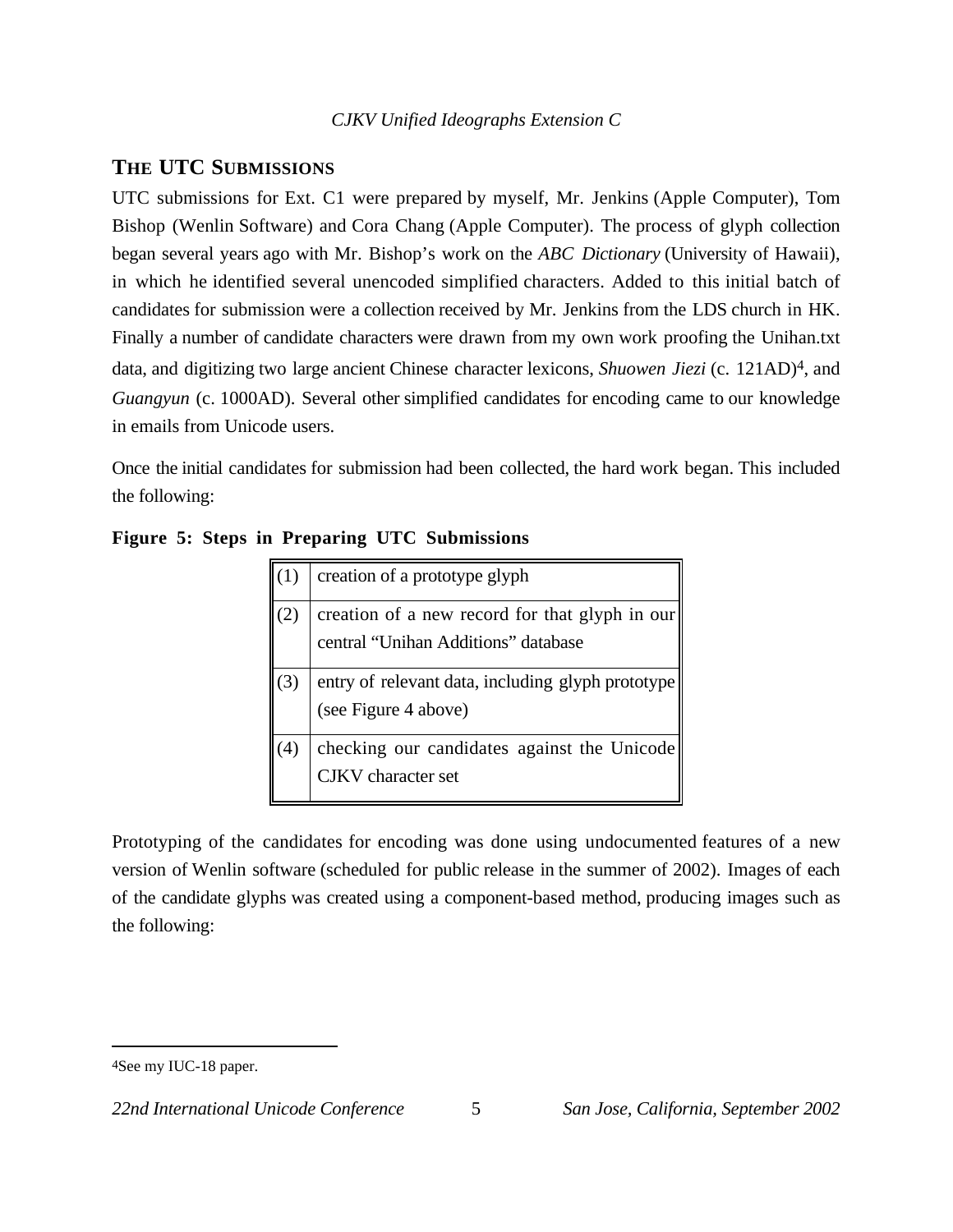

**Figure 6: Six Example Prototypes of UTC Ext. C1 Submissions**

Once the glyph had been prototyped, it was assigned a UTC number in a record in the "Unihan Additions" database (FileMaker Pro 5). The prototype glyph was placed in a container field of that record, and the accompanying information for that glyph was entered.

Altogether, 312 glyphs were prototyped, though in the checking process (step 4 above) 41 candidates were eliminated as having already been encoded, bringing the final total of UTC submissions to 271.

## **SUBMISSION REVIEW**

The glyphs submitted by the IRG members were pooled and sorted by the IRG Rapporteur and his team, and 4 large PDF's were created, listing the 26078 raw glyph submissions. (This number is one shy of the final total of 26079 glyphs, as 1 additional glyph was voted in after the initial PDF's had been prepared). Several sessions of the Macao meeting were devoted to preliminary evaluation of submissions. The work was divided among the ~40 delegates, and the submission data (see Figure 4 above) underwent the first verification pass. Proofing of the submission data is at present still going on, and it is unclear exactly how much work remains to be done. This will become more clear with the IRG-20 meeting, scheduled for Hanoi in November of 2002.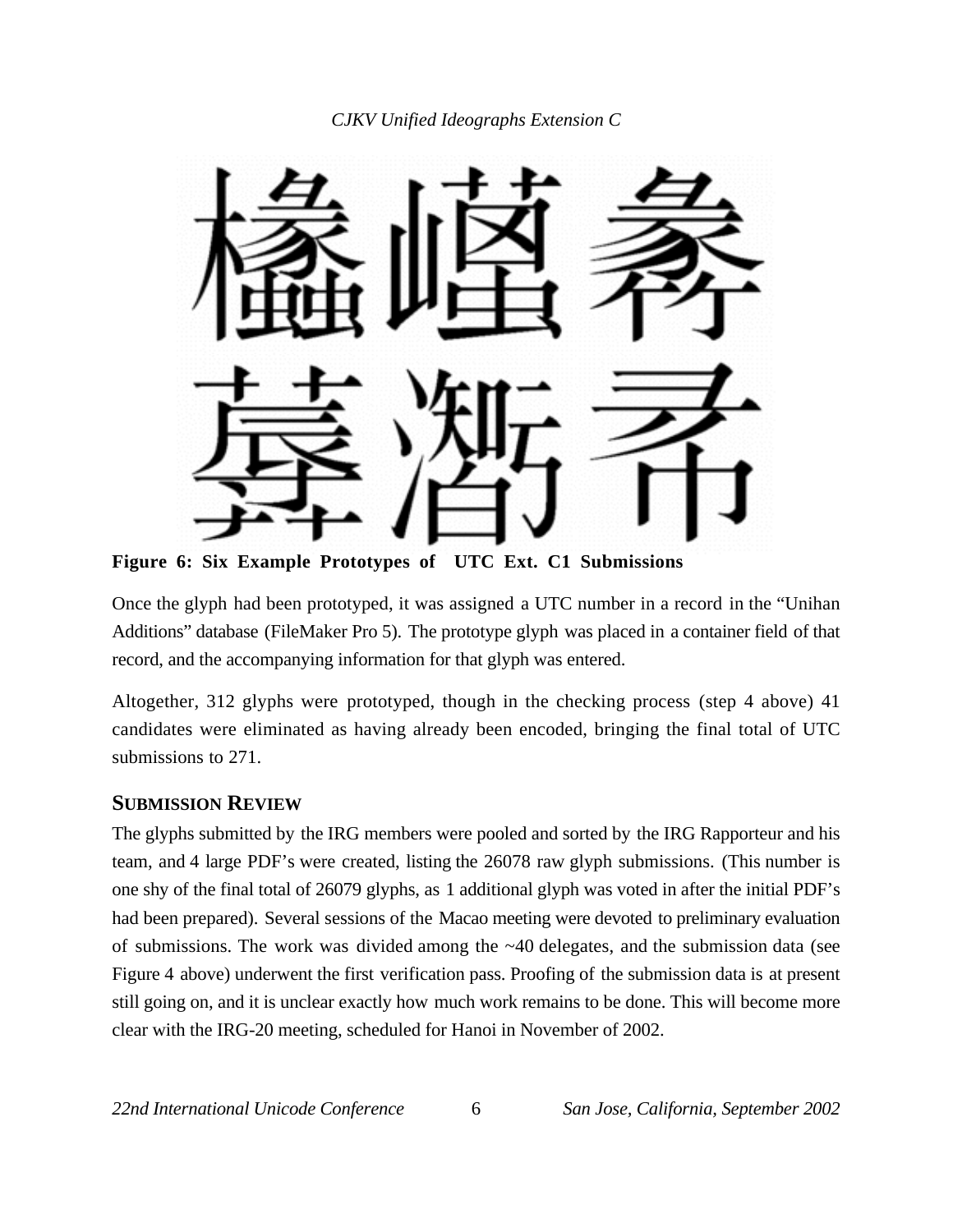#### *CJKV Unified Ideographs Extension C*

#### **EXT C SUBMISSIONS AND THE VARIANT QUESTION**

In reviewing the glyph submissions for Ext. C1, it appears that the character vs. glyph distinction for CJKV ideographs is still a lively topic of debate. As mentioned in my IUC-19 paper, the distinctions made in ISO/IEC 10646 Annex S do not seem quite up to the task of dealing with the many variant CJKV ideographs. An adequate standard method for quantifying CJKV glyph variation as yet does not exist, though it seems likely that one will in fact be devised on the basis of the Ext B and C work. In my presentation slides I discuss examples of the member glyph submissions, and their relation to encoded glyphs, as well as their relation to the variant question.

#### **UTC SUBMISSIONS FOR EXT. C2**

In addition to proofing the Ext C1 submissions, IRG members are now busy collecting and refining submission candidates for Ext C2. The initial mapping work described in my IUC-18 presentation has now progressed to an advanced state, such that I have collected several thousand glyphs which, by the criteria set forth in Annex S are valid candidates for encoding. Many of these glyphs are, however, identified in my mapping tables as variants of encoded glyphs, and should for this reason be treated with a variant selector mechanism rather than being separately encoded. Lacking a mechanism for dealing with such variants, it seems likely that many more variant glyphs will be submitted for encoding in Ext C2. Until the 26079 Ext C1 submissions have been fully digested, it's hard to even begin thinking about Ext C2 submissions. The following is an example of a glyph which might end up in a UTC Ext C2 submission. Whether or not it actually ends up being submitted depends on whether it is somewhere in the Ext. C1 submissions. At the moment of writing, I just don't know for sure. I'll go check, and you do too.